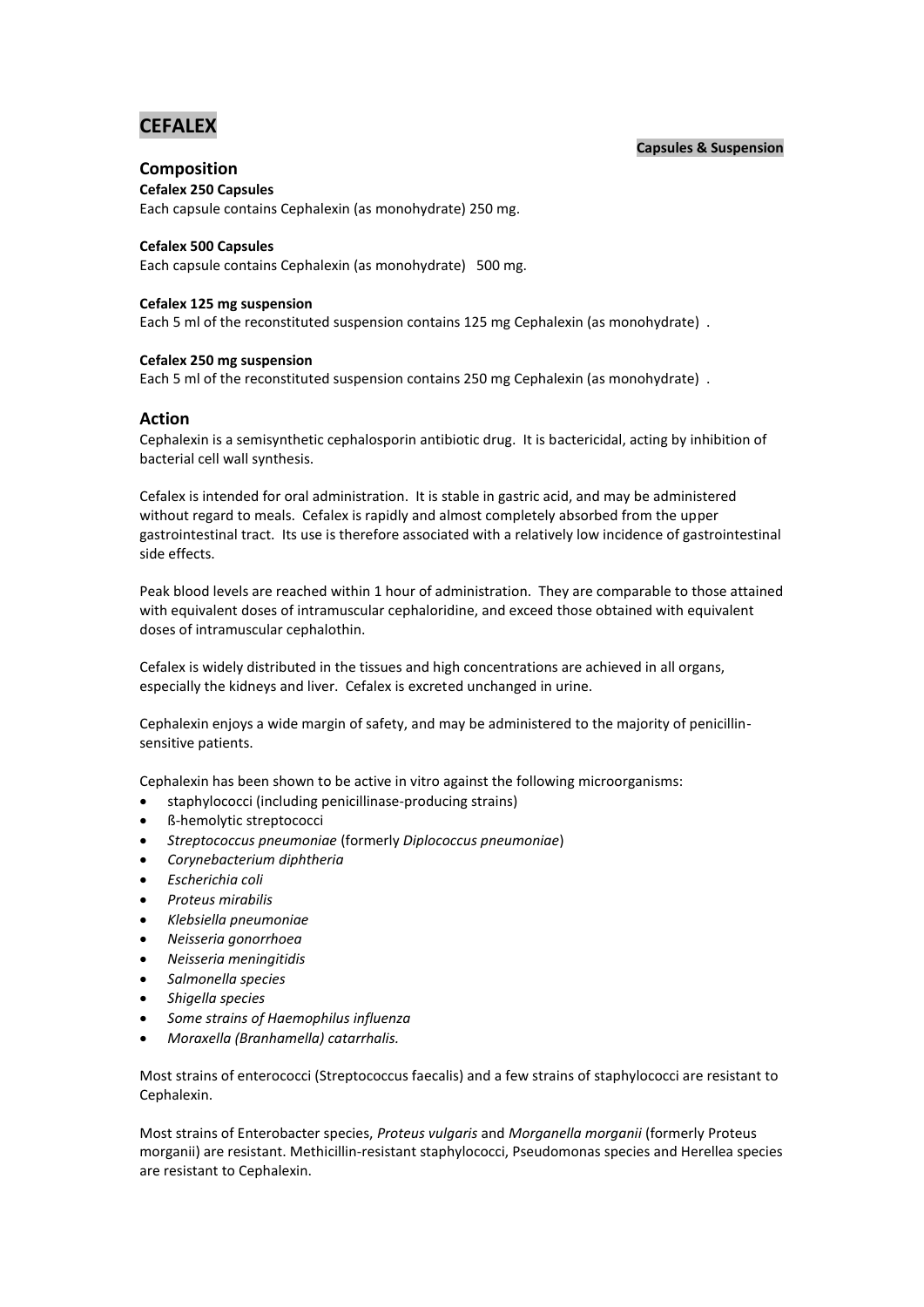# **Susceptibility Tests**

Quantitative methods that require measurement of zone diameters give the most precise estimates of antibiotic susceptibility. Standardized discs are available to test susceptibility by correlating the diameter of the zone of inhibition with MIC values for Cephalexin. Organisms reported by the laboratory as being of intermediate susceptibility would suggest that they might be susceptible to Cephalexin if high dosage is used, or if the infection is confined to tissues and fluids (e.g. urine) in, which high antibiotic levels are attained.

Resistant organisms are not likely to respond to therapy, and an alternative drug should be selected.

# **Indications**

Cefalex is indicated for the treatment of the following infections, when caused by susceptible organisms:

- Upper and lower respiratory tract infections
- Otitis media
- Genitourinary tract infections and acute prostatitis
- Skin and soft tissue infections
- Bone infections.

# **Contraindications**

Known hypersensitivity to a cephalosporin-type antibiotic drug.

## **Warnings**

Before therapy with Cephalexin is instituted, careful inquiry should be made to determine whether the patient has had previous hypersensitivity reactions to cephalosporins or penicillins. Cephalosporin C derivatives should be administered with caution to penicillin-sensitive patients.

Serious acute hypersensitivity reactions may require adrenaline and other emergency measures.

There is some clinical and laboratory evidence of partial cross-allergenicity of the penicillins and the cephalosporins. Patients have been reported to have severe reactions (including anaphylaxis) to both types of drug.

Any patient who has demonstrated some form of allergy, particularly to drugs, should receive antibiotics cautiously.

## **Pregnancy**

#### *Category B*

Animal reproduction studies have failed to demonstrate a risk to the fetus and there are no adequate and well-controlled studies in pregnant women.

#### **Nursing Mothers**

Cephalexin appears in breast milk. This should be taken into account when prescribing Cephalexin to a nursing mother.

# **Adverse Reactions**

The most frequent side effect is diarrhea, but this is rarely severe enough to warrant cessation of therapy.

Symptoms of pseudomembranous colitis may appear, either during or after antibiotic treatment. Nausea, vomiting, dyspepsia and abdominal pain have occasionally been reported.

Allergies such as rash, urticaria and angioedema, and rarely, erythema multiforme, Stevens-Johnson syndrome, or toxic epidermal necrolysis have been observed, but these subside upon discontinuation of the drug.

Anaphylaxis has also been reported.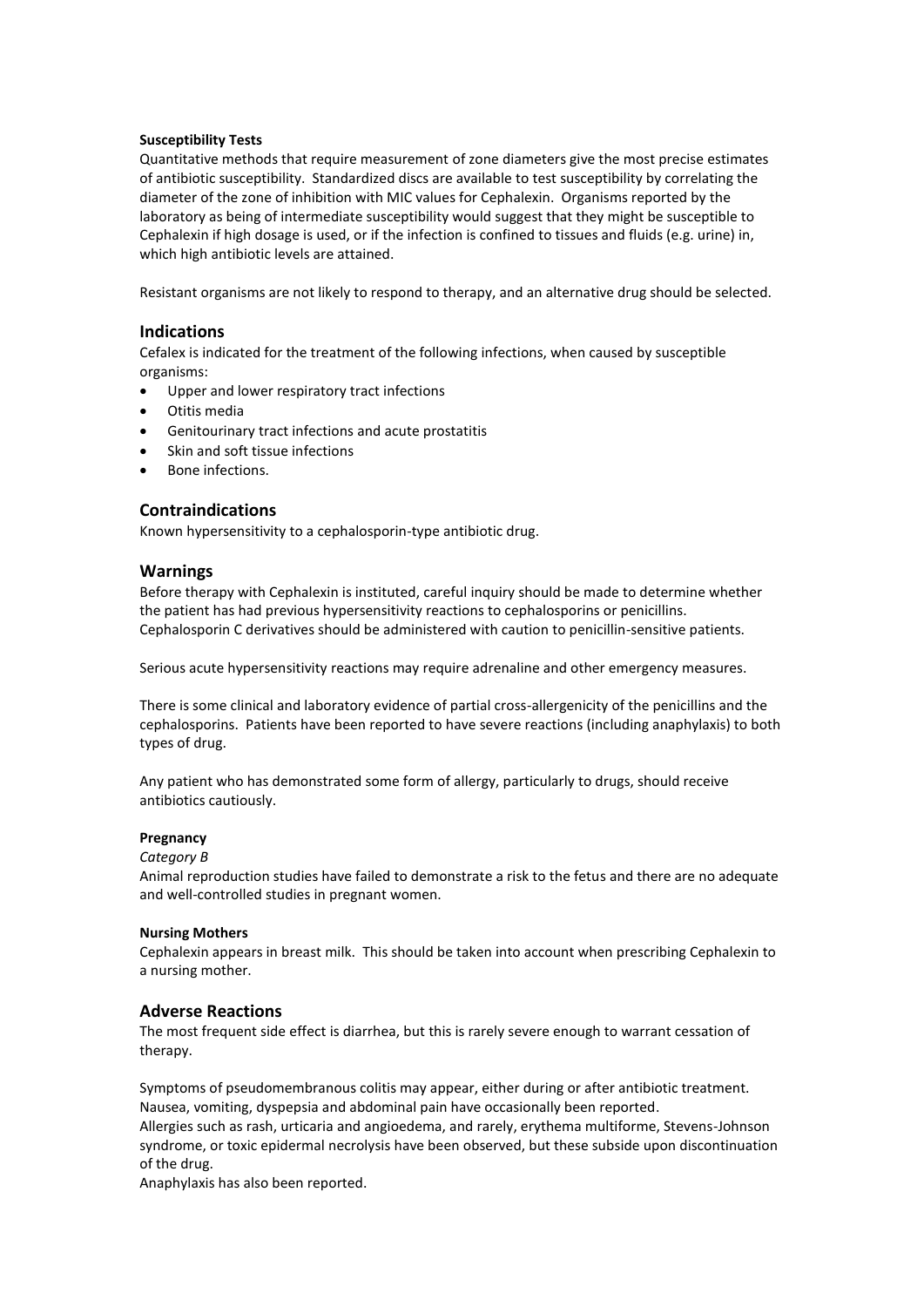Other reactions include genital and anal pruritus, genital moniliasis, vaginitis and vaginal discharge, dizziness, fatigue, headache, agitation, confusion, hallucinations, arthralgia, arthritis, and joint disorders. Rare cases of reversible interstitial nephritis have been reported.

Eosinophilia, neutropenia, thrombocytopenia and slight elevations in SGOT and SGPT have been reported.

# **Precautions**

If an allergic reaction to Cephalexin occurs, the drug should be discontinued and the patient treated with the usual agents (e.g. adrenaline or other pressor amines, antihistamines, or corticosteroids).

Cephalexin should be administered with caution in the presence of impaired renal function.

Prolonged use of Cephalexin may result in the overgrowth of nonsusceptible organisms. Repeated evaluation of the patient's condition is essential.

Antibiotics, including cephalosporins, should be prescribed with caution in individuals with a history of gastrointestinal disease, particularly colitis.

Pseudomembranous colitis has been reported with virtually all antibiotics, including cephalosporins. Therefore, it is important to consider its diagnosis in patients who develop diarrhea in association with antibiotic use. Mild cases of pseudomembranous colitis may respond to drug discontinuation alone.

Moderate to severe cases should be managed with fluid and electrolyte and protein supplementation, as indicated.

#### **Diagnostic Interference**

A false-positive reaction for glucose in the urine may occur with Benedict's solution, Fehling's solution, or with Clinitest tablets. This has not been observed with enzyme-based tests such as Clinistix and Testape.

Positive direct Coombs' tests have been reported during treatment with cephalosporins. These may also occur in neonates whose mothers received cephalosporins before parturition.

# **Dosage and Administration**

Susceptibility tests should be initiated prior to and during therapy. Renal function studies should be performed when indicated.

#### **Adults**

The daily dosage ranges from 1-4 gram, in divided doses. The usual dosage is 250 mg, every 6 hours.

A dosage of 500 mg, every 12 hours may be administered for the treatment of Streptococcal pharyngitis, skin and soft-tissue infections, and uncomplicated cystitis in patients over 15 years of age. Cystitis therapy should be continued for 7-14 days.

For more severe infections or those caused by less susceptible organisms, larger doses may be required. If a daily dosage greater than 4 gram is needed, the administration of a parenteral cephalosporin should be considered.

#### **Children**

25-50 mg/kg body weight, in 4 divided doses.

For streptococcal pharyngitis in patients over 1 year of age and for skin and soft-tissue infections, the total daily dosage may be divided into two 12-hourly doses.

In severe infections, the dosage may be doubled.

For otitis media, 75-100 mg/kg body weight/day, in 4 divided doses, is required.